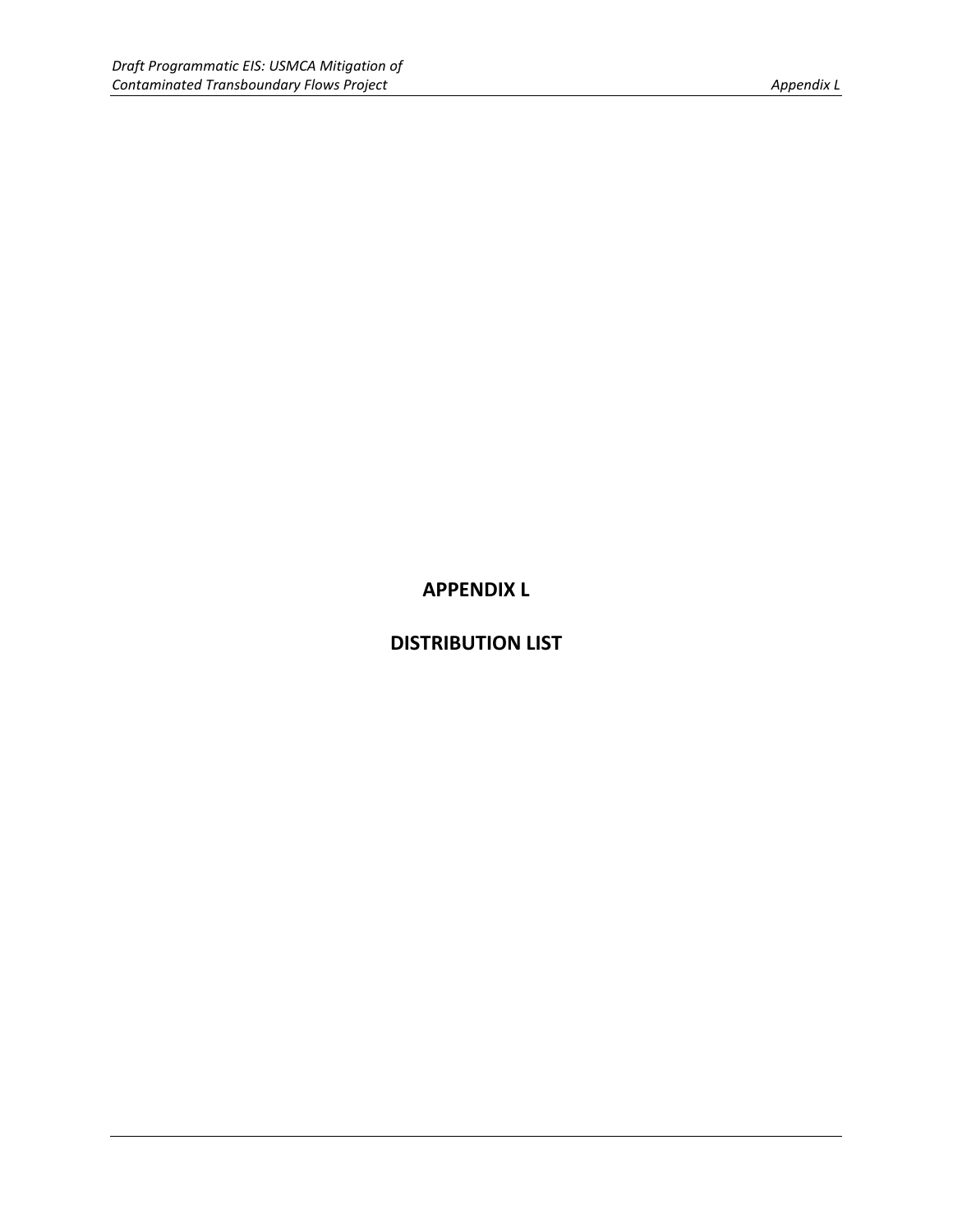## THIS PAGE INTENTIONALLY LEFT BLANK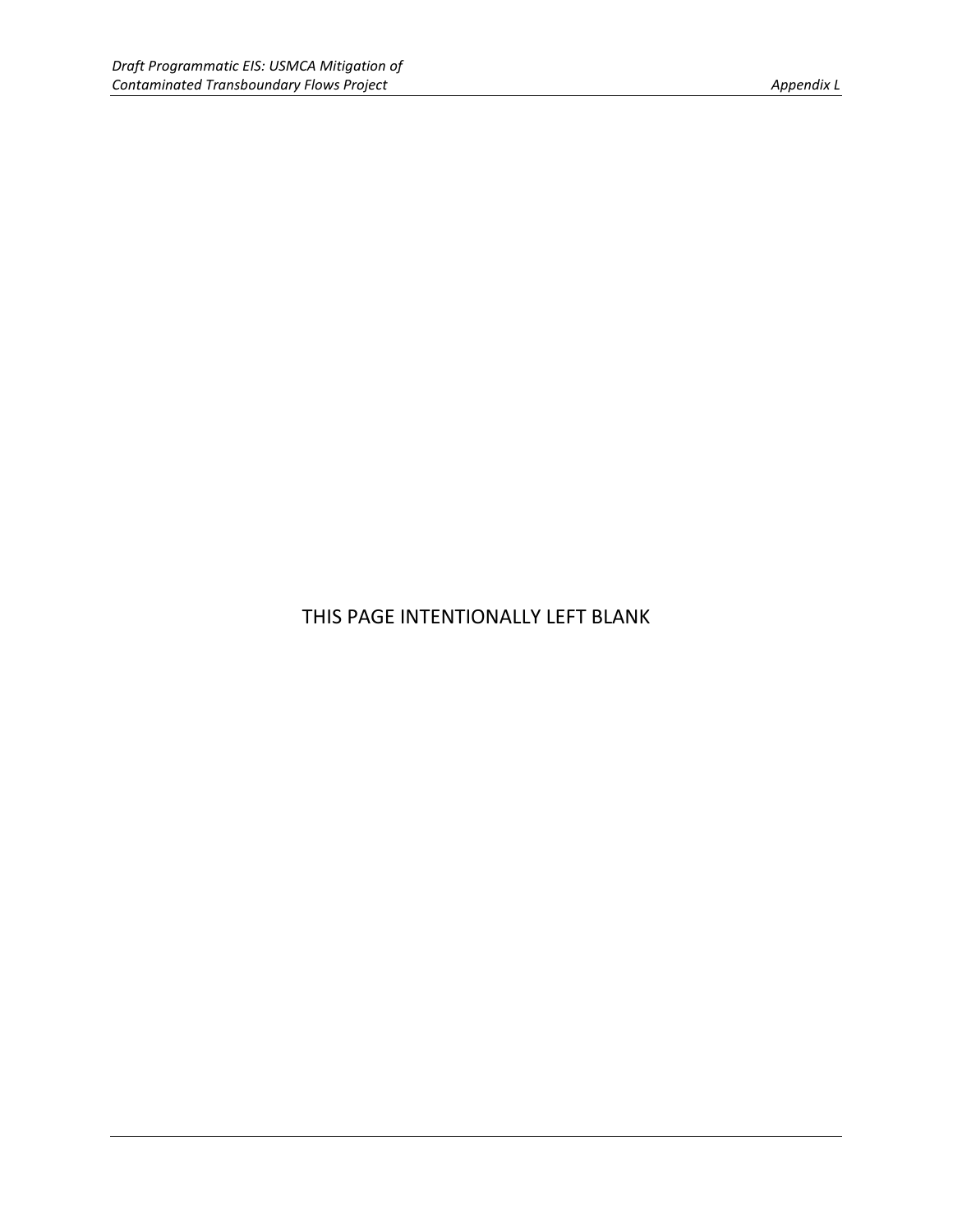|  | Table L-1. Distribution List |  |
|--|------------------------------|--|
|--|------------------------------|--|

|                                |                                                                              | <b>Group and Subgroup</b>                                          | <b>Point of Contact Name, Title/Position</b>                                  | <b>EIS Public</b><br><b>Scoping</b> | <b>Draft PEIS</b><br><b>Public/Agency</b><br><b>Review</b> |
|--------------------------------|------------------------------------------------------------------------------|--------------------------------------------------------------------|-------------------------------------------------------------------------------|-------------------------------------|------------------------------------------------------------|
|                                |                                                                              | Mexico Secretariat of Environment and Natural Resources (SEMARNAT) | Iris Jimenez, Deputy General Director                                         | $\mathsf{x}$                        | X                                                          |
|                                | Mexico International Boundary and Water Commission (CILA)                    |                                                                    | Roberto Espinosa, Tijuana Office Representative                               | Χ                                   | Χ                                                          |
|                                |                                                                              |                                                                    | Humberto Marengo, Commissioner                                                | Χ                                   | X                                                          |
| Agencies                       | Mexico National Water Commission (CONAGUA)                                   |                                                                    | Jose Gutierrez, Manager of Engineering and Binational Issues                  | Χ                                   | $\pmb{\times}$                                             |
|                                | Baja California State Water Commission (CEA)                                 |                                                                    | Luis Granado, General Director                                                | X                                   | X                                                          |
| Mexico                         | Baja California Water Management, Sanitation, and Protection Agency (SEPROA) |                                                                    | Solomon Faz, Secretary                                                        | Χ                                   | Χ                                                          |
|                                | Tijuana Public Utilities Commission (CESPT)                                  |                                                                    | Eliel Vargas, Director                                                        | X                                   | Χ                                                          |
|                                | City of Tijuana, Secretary of Urban Development and Environment              |                                                                    | Patricia Peterson, Secretary                                                  | X                                   | X                                                          |
|                                | North American Development Bank (NADBank) <sup>a</sup>                       |                                                                    | Calixto Mateos, General Director                                              | X                                   | Χ                                                          |
|                                |                                                                              |                                                                    | Salvador Lopez, Chief Environmental Officer                                   | Χ                                   | $\pmb{\times}$                                             |
|                                | U.S. International Boundary and Water Commission (USIBWC) <sup>a</sup>       |                                                                    | Commissioner Maria-Elena Giner (formerly Jayne Harkins)                       | X                                   | b                                                          |
|                                |                                                                              |                                                                    | Jennifer Pena, Chief Legal Counsel                                            | X                                   | h                                                          |
|                                |                                                                              |                                                                    | Gilbert Anaya                                                                 | Χ                                   | h                                                          |
|                                |                                                                              |                                                                    | Wayne Belzer                                                                  | Χ                                   |                                                            |
|                                | U.S. Army Corps of Engineers                                                 | Planning and Policy Division                                       | Dr. Josephine Axt, Chief of Planning and Policy Division                      | X                                   | X                                                          |
|                                | (USACE), Los Angeles District <sup>a</sup>                                   | <b>Planning Division</b>                                           | Eduardo Demesa, Chief                                                         | X                                   | Χ                                                          |
|                                |                                                                              | <b>Regulatory Division</b>                                         | Veronica Li, Senior Project Manager, Transportation & Special Projects Branch | X                                   | X                                                          |
|                                |                                                                              | <b>Regulatory Division</b>                                         | Cori Farrar, Chief, South Coast Branch                                        | X                                   | Χ                                                          |
|                                |                                                                              | <b>Regulatory Division</b>                                         | Kyle Dahl, Chief, San Diego & Imperial Counties Section                       | Χ                                   | $\pmb{\times}$                                             |
|                                |                                                                              | <b>Regulatory Division</b>                                         | David Castanon, Regulatory Division Chief                                     | X                                   | Χ                                                          |
|                                | U.S. Customs and Border Protection <sup>a</sup>                              |                                                                    | Jill Reilly, Deputy Director, Facilities Management & Engineering             | X                                   | X                                                          |
| Federal/International Agencies |                                                                              |                                                                    | Amber Craig, Border Patrol Agent                                              | Х                                   | Χ                                                          |
|                                | U.S. Navy <sup>a</sup>                                                       |                                                                    | Mary Kay Faryan, Environmental Counsel                                        | X                                   | $\pmb{\times}$                                             |
|                                |                                                                              |                                                                    | Sarah Koppel                                                                  | Χ                                   | $\pmb{\mathsf{X}}$                                         |
|                                |                                                                              |                                                                    | Anna Shepherd                                                                 | X                                   | X                                                          |
|                                | U.S. Department of Commerce <sup>a</sup>                                     | U.S. International Trade Administration                            | Aron Davidson, Senior International Trade Specialist                          | X                                   | X                                                          |
|                                | U.S. Department of State <sup>a</sup>                                        |                                                                    | Sue Saarnio, Consul General                                                   | Х                                   | Χ                                                          |
|                                | U.S. Geological Survey (USGS)                                                | San Diego Management and Monitoring Program                        | Dr. Kristine Preston, Senior Ecologist                                        | $\pmb{\times}$                      | $\pmb{\mathsf{X}}$                                         |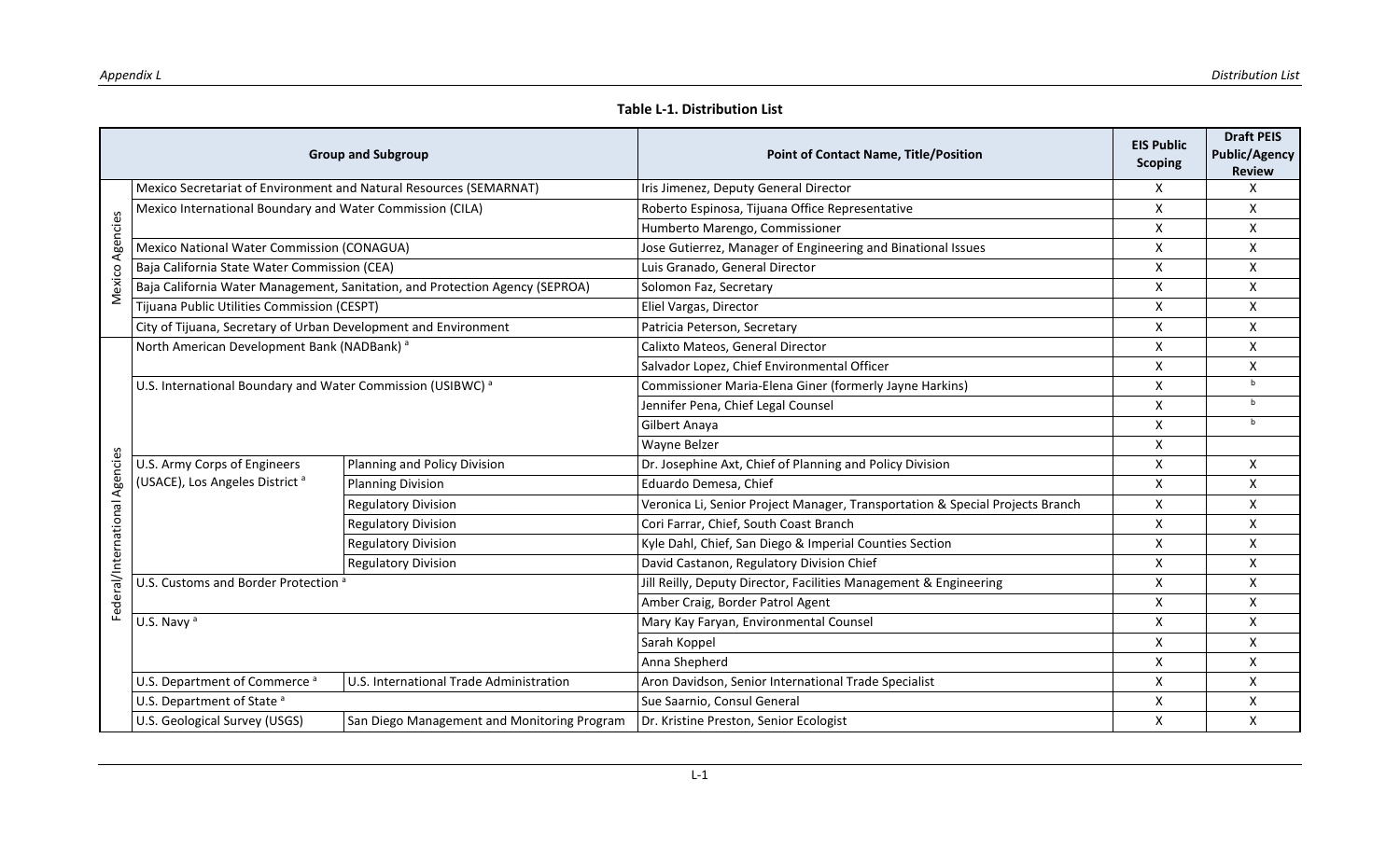|                                |                                                                         | <b>Group and Subgroup</b>                            | <b>Point of Contact Name, Title/Position</b>                                                     | <b>EIS Public</b><br><b>Scoping</b> | <b>Draft PEIS</b><br><b>Public/Agency</b><br><b>Review</b> |
|--------------------------------|-------------------------------------------------------------------------|------------------------------------------------------|--------------------------------------------------------------------------------------------------|-------------------------------------|------------------------------------------------------------|
|                                | U.S. Fish and Wildlife Service                                          | San Diego National Wildlife Refuge Complex           | Andrew Yuen, Project Leader                                                                      | X                                   | X                                                          |
|                                | (USFWS) <sup>a</sup>                                                    | San Diego Bay National Wildlife Refuge               | Brian Collins, Refuge Manager                                                                    | X                                   | $\boldsymbol{\mathsf{x}}$                                  |
|                                |                                                                         | Carlsbad Fish and Wildlife Office                    | Patrick Gower                                                                                    | X                                   | X                                                          |
| Federal/International Agencies |                                                                         | Carlsbad Fish and Wildlife Office                    | David Zoutendyk, Division Chief, City of San Diego, Coastal and Inland San Diego<br>Cities, MSCP | X                                   | X                                                          |
|                                | Tijuana River National Estuarine Research Reserve (TRNERR) <sup>a</sup> |                                                      | Jeff Crooks                                                                                      | X                                   | X                                                          |
|                                |                                                                         |                                                      | Chris Peregrin, Manager                                                                          | X                                   | X                                                          |
|                                | U.S. Department of Agriculture<br>(USDA)                                | <b>Natural Resources Conservation Service (NRCS)</b> | Raul Alvarado, District Conservationist                                                          | X                                   | X                                                          |
|                                | National Oceanic and Atmospheric                                        | National Marine Fisheries Service (NMFS)             | Dan Lawson                                                                                       |                                     | X                                                          |
|                                | Administration                                                          | <b>West Coast Region</b>                             | Penny Ruvelas                                                                                    | X                                   | X                                                          |
|                                |                                                                         |                                                      | <b>Bryant Chesney</b>                                                                            |                                     | $\boldsymbol{\mathsf{x}}$                                  |
|                                | Governor's Office of Planning and Research                              |                                                      | N/A                                                                                              |                                     | X                                                          |
|                                | San Diego Regional Water Quality Control Board (SDRWQCB) <sup>a</sup>   |                                                      | Celeste Cantu, Vice Chair SD Regional Board                                                      | X                                   | $\boldsymbol{\mathsf{x}}$                                  |
|                                |                                                                         |                                                      | Dave Gibson, Executive Officer                                                                   | X                                   | X                                                          |
|                                | California Environmental Protection Agency (CalEPA) <sup>a</sup>        |                                                      | Yana Garcia, Deputy Secretary                                                                    | X                                   | X                                                          |
| State Agencies                 |                                                                         |                                                      | Elizabeth King, Border Relations                                                                 | X                                   | X                                                          |
|                                | California Department of Fish and Wildlife (CDFW)                       |                                                      | Elise Levy                                                                                       | X                                   | $\boldsymbol{\mathsf{x}}$                                  |
|                                |                                                                         |                                                      | <b>Russell Barabe</b>                                                                            | X                                   | X                                                          |
|                                | California State Parks                                                  | <b>State Historic Preservation Office</b>            | Julianne Polanco, State Historic Preservation Officer                                            |                                     | $\boldsymbol{\mathsf{x}}$                                  |
|                                |                                                                         |                                                      | Jeff Delsescaux, Associate Archeologist                                                          | X                                   | X                                                          |
|                                | California Coastal Commission                                           |                                                      | Carrie Boyle, Coastal Program Analyst                                                            | X                                   | $\boldsymbol{\mathsf{x}}$                                  |
|                                |                                                                         |                                                      | <b>Toni Ross</b>                                                                                 | X                                   | х                                                          |
|                                | California Coastal Conservancy                                          |                                                      | Sam Jenniches, Project Manager                                                                   | X                                   | X                                                          |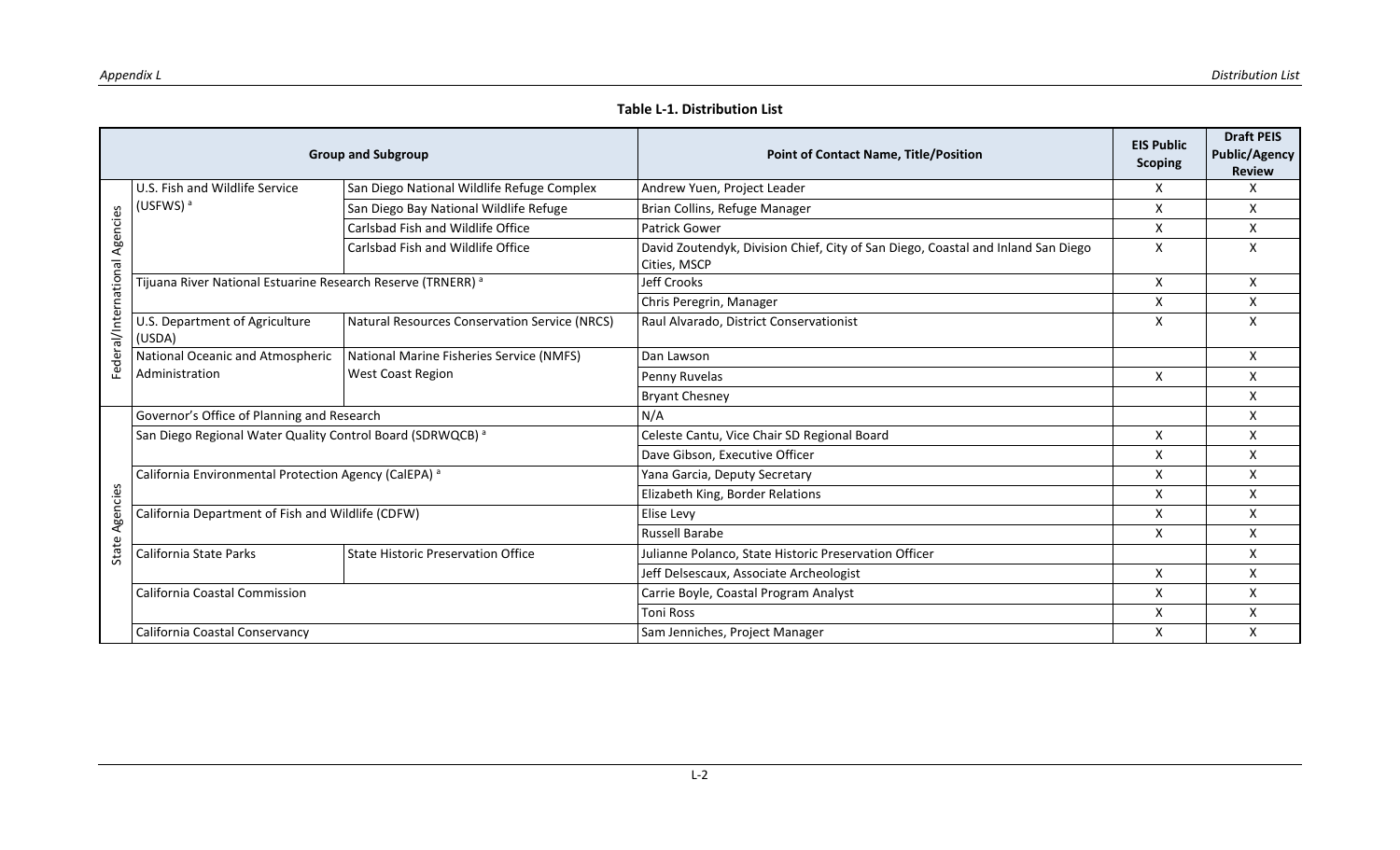|                       |                                                                             | <b>Group and Subgroup</b>                                             | <b>Point of Contact Name, Title/Position</b>                    | <b>EIS Public</b><br><b>Scoping</b> | <b>Draft PEIS</b><br><b>Public/Agency</b><br><b>Review</b> |
|-----------------------|-----------------------------------------------------------------------------|-----------------------------------------------------------------------|-----------------------------------------------------------------|-------------------------------------|------------------------------------------------------------|
|                       | County of San Diego <sup>a</sup>                                            | Board of Supervisors, District 1                                      | Nora Vargas, Supervisor                                         | X                                   | $\mathsf{X}$                                               |
|                       |                                                                             | Parks and Recreation                                                  | Brian Albright, Director                                        | X                                   | X                                                          |
|                       |                                                                             |                                                                       | Deborah Mosley, Chief of Resource Management                    | X                                   | $\boldsymbol{\mathsf{X}}$                                  |
|                       |                                                                             | Department of Public Works                                            | Jeff Moneda, Director                                           | X                                   | $\boldsymbol{\mathsf{X}}$                                  |
|                       | City of San Diego <sup>a</sup>                                              | Mayor's Office                                                        | Mayor Todd Gloria                                               | X                                   | $\boldsymbol{\mathsf{X}}$                                  |
|                       |                                                                             |                                                                       | Ally Berenter, Senior Water Policy Manager                      | Χ                                   | X                                                          |
|                       |                                                                             | City Council, District 8                                              | Councilmember Vivian Moreno                                     | X                                   | X                                                          |
|                       |                                                                             | South Bay Water Reclamation Plant                                     | <b>Ernesto Molas</b>                                            | X                                   | X                                                          |
|                       | City of Imperial Beach <sup>a</sup>                                         | Mayor's Office                                                        | Mayor Serge Dedina                                              | X                                   | X                                                          |
|                       |                                                                             |                                                                       | Chris Helmer, Director Environmental and Natural Resources      | X                                   | $\pmb{\times}$                                             |
|                       |                                                                             | <b>City Council</b>                                                   | Councilmember Paloma Aguirre                                    | X                                   | X                                                          |
|                       |                                                                             |                                                                       | Councilmember Jack Fisher                                       | X                                   | X                                                          |
| County/Local Agencies |                                                                             |                                                                       | Councilmember Ed Spriggs                                        | X                                   | X                                                          |
|                       |                                                                             |                                                                       | Councilmember Matthew Leyba-Gonzalez                            | X                                   | X                                                          |
|                       | City of Chula Vista <sup>a</sup>                                            | Mayor's Office                                                        | Mayor Mary Casillas Salas                                       | X                                   | X                                                          |
|                       |                                                                             | City Council, District 3                                              | Councilmember Stephen Padilla                                   | X                                   | X                                                          |
|                       |                                                                             | City Council, District 4                                              | Councilmember Andrea Cardenas                                   | X                                   | X                                                          |
|                       | City of Coronado <sup>a</sup>                                               | Mayor's Office                                                        | Mayor Richard Bailey                                            | X                                   | $\pmb{\times}$                                             |
|                       |                                                                             | <b>City Council</b>                                                   | Councilmember Bill Sandke                                       | X                                   | $\pmb{\times}$                                             |
|                       |                                                                             |                                                                       | Councilmember Casey Tanaka                                      | X                                   | X                                                          |
|                       |                                                                             |                                                                       | Councilmember Mike Donovan                                      | X                                   | X                                                          |
|                       |                                                                             |                                                                       | Councilmember Marvin Heinze                                     | $\pmb{\times}$                      | $\mathsf{x}$                                               |
|                       | Port of San Diego <sup>a</sup>                                              |                                                                       | Dan Malcolm, Commissioner                                       | X                                   | X                                                          |
|                       |                                                                             |                                                                       | Jason Giffen, VP, Planning Environment and Government Relations | X                                   | X                                                          |
|                       | San Diego Association of<br>Governments (SANDAG)                            | Committee on Binational Regional Opportunities                        | Hector Vanegas, Borders Program Manager                         | X                                   | X                                                          |
|                       | <b>Resource Conservation District of</b><br><b>Greater San Diego County</b> | Tijuana River Community Garden<br>Wild Willow Farm & Education Center | Sheryl Landrum, Executive Director                              | X                                   | X                                                          |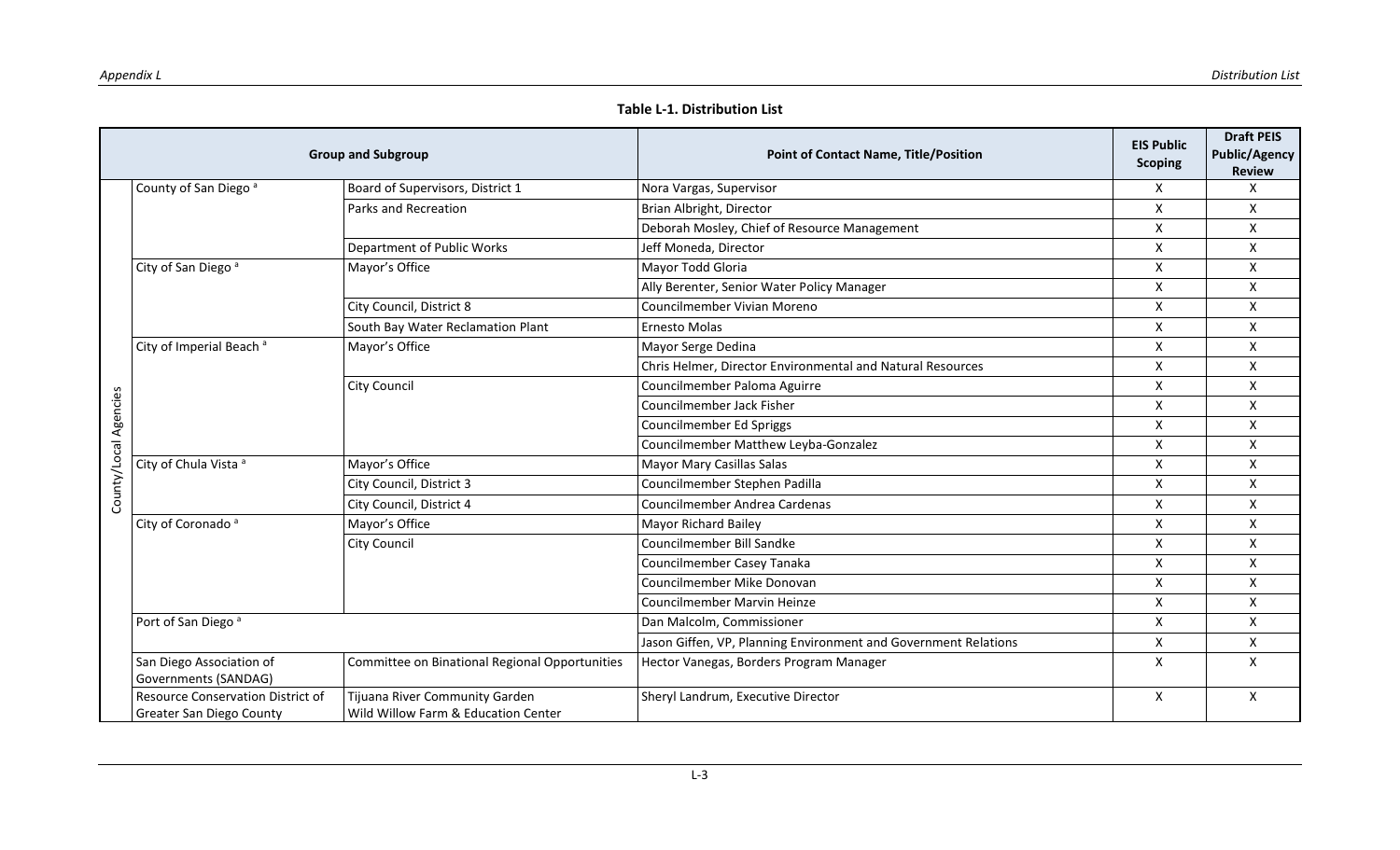| <b>Group and Subgroup</b> |                                                             |                                         | <b>Point of Contact Name, Title/Position</b> | <b>EIS Public</b><br><b>Scoping</b> | <b>Draft PEIS</b><br><b>Public/Agency</b><br><b>Review</b> |
|---------------------------|-------------------------------------------------------------|-----------------------------------------|----------------------------------------------|-------------------------------------|------------------------------------------------------------|
|                           | <b>Surfrider Foundation</b>                                 |                                         | Gabriela Torres, Policy Coordinator          | X                                   | X                                                          |
|                           | Southwest Wetland Interpretive Association                  |                                         | Dr. Michael McCoy, Director                  | X                                   | $\pmb{\times}$                                             |
|                           |                                                             |                                         | Dr. Jeff Crooks                              | X                                   | X                                                          |
|                           | Wildcoast                                                   |                                         | Serge Dedina, Executive Director             | X                                   | X                                                          |
| Associations              | Pacific Beach Surf Club                                     |                                         | Contacted via organization's website         | X                                   | X                                                          |
|                           | <b>Coronado Surfing Association</b>                         |                                         | Contacted via organization's website         | X                                   | X                                                          |
|                           | San Diego Surf Ladies                                       |                                         | [withheld]                                   | X                                   | X                                                          |
| and                       | Audubon Society                                             |                                         | Travis Kemnitz, Executive Director           | X                                   | X                                                          |
|                           | San Diego Coastkeeper                                       |                                         | Matt O'Malley, Executive Director            | X                                   | $\pmb{\times}$                                             |
|                           | Sierra Club                                                 |                                         | Richard Miller, Chapter Director             | Χ                                   | X                                                          |
|                           | 4 Walls International                                       |                                         | Steve Wright, co-director                    | Χ                                   | $\pmb{\times}$                                             |
|                           |                                                             |                                         | Waylon Matson, co-director                   | X                                   | X                                                          |
|                           | Coral Gate Neighborhood Watch                               |                                         | [withheld]                                   | X                                   | $\boldsymbol{\mathsf{X}}$                                  |
|                           | Tijuana River Valley Equestrian Association                 |                                         | Mary Powell                                  | X                                   | X                                                          |
| Community Organizations   | <b>Citizens for Coastal Conservancy</b>                     |                                         | Leon Benham, Executive Director              | X                                   | $\pmb{\times}$                                             |
|                           | San Diego Chamber of Commerce                               |                                         | Dike Anyiwo, Policy Advisor                  | X                                   | X                                                          |
|                           | USIBWC Citizens Forum for San Diego                         |                                         | Lori Kuczmanski                              | X                                   | $\boldsymbol{\mathsf{X}}$                                  |
|                           | Chula Vista Model Airplane and Radio Control Club           |                                         | Keith Miller                                 | X                                   | X                                                          |
|                           | Southern California Coastal Water Research Project (SCCWRP) |                                         | Dr. Steve Weisberg, Executive Director       | X                                   | $\mathsf{x}$                                               |
|                           | U.S. Senate                                                 |                                         | Senator Dianne Feinstein                     | X                                   | $\pmb{\times}$                                             |
|                           |                                                             |                                         | Senator Alex Padilla                         | X                                   | $\pmb{\times}$                                             |
|                           | <b>House of Representatives</b>                             | 49 <sup>th</sup> Congressional District | Mike Levin                                   | X                                   | X                                                          |
|                           |                                                             | 50 <sup>th</sup> Congressional District | Darrell Issa                                 | X                                   | X                                                          |
|                           |                                                             | 51st Congressional District             | Juan Vargas                                  | X                                   | X                                                          |
| Elected Officials         |                                                             | 52 <sup>nd</sup> Congressional District | <b>Scott Peters</b>                          | X                                   | $\pmb{\times}$                                             |
|                           |                                                             | 53rd Congressional District             | Sara Jacobs                                  | X                                   | X                                                          |
|                           | California Governor                                         | Office of Governor Gavin Newsom         | Lindsey Cobia, Deputy Chief of Staff         | X                                   | X                                                          |
|                           |                                                             |                                         | Jesse Melgar, Communications Director        | X                                   | $\pmb{\times}$                                             |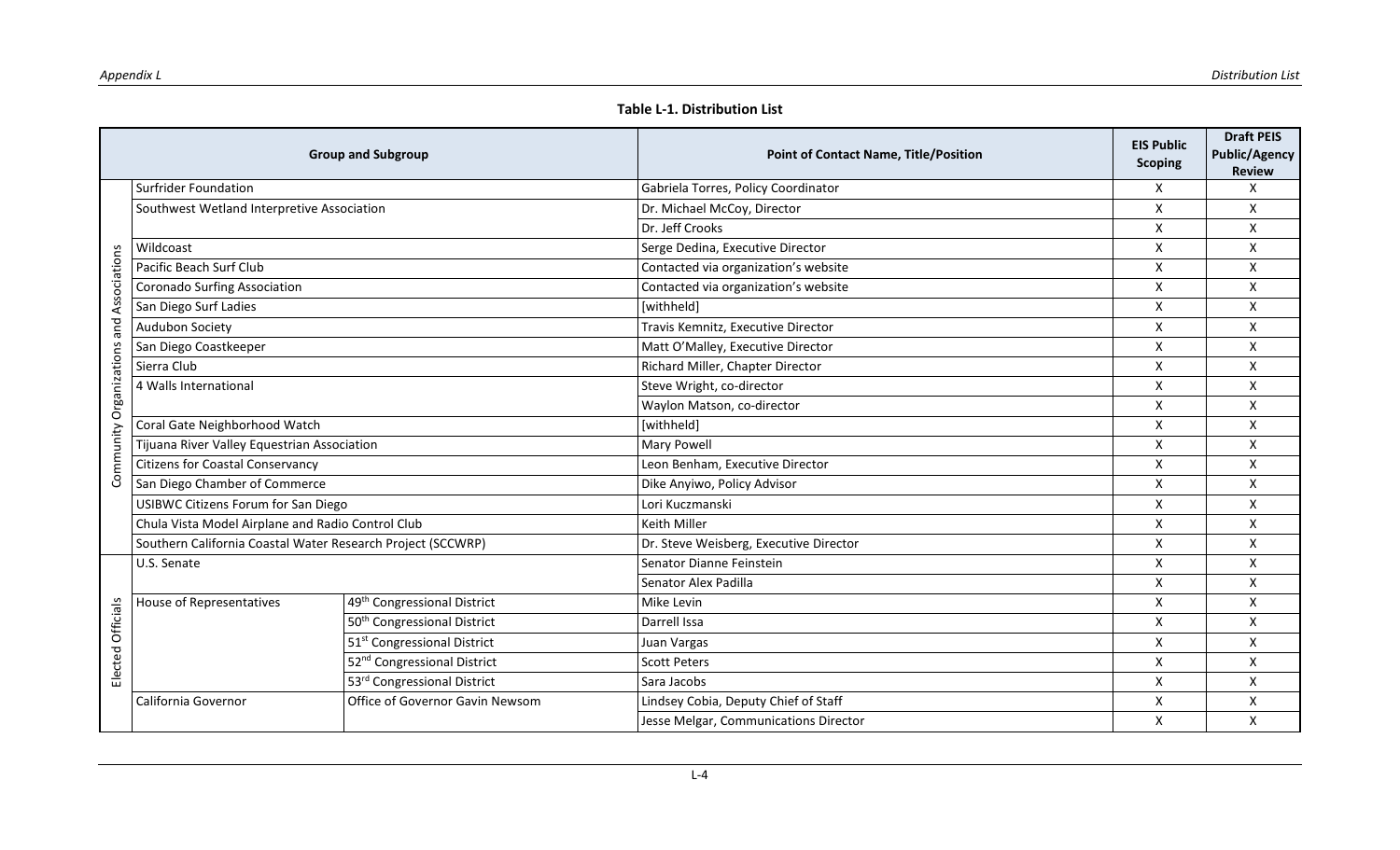|                                            | <b>Group and Subgroup</b>                       | <b>Point of Contact Name, Title/Position</b>                   | <b>EIS Public</b><br><b>Scoping</b> | <b>Draft PEIS</b><br><b>Public/Agency</b><br><b>Review</b> |
|--------------------------------------------|-------------------------------------------------|----------------------------------------------------------------|-------------------------------------|------------------------------------------------------------|
|                                            | Barona Group of the Capitan Grande              | Edwin Romero, Chairperson                                      | х                                   | X                                                          |
|                                            | Campo Band of Diegueno Mission Indians          | Ralph Goff, Chairperson                                        | X                                   | X                                                          |
|                                            | Ewiiaapaayp Band of Kumeyaay Indians            | Robert Pinto, Chairperson                                      | X                                   | X                                                          |
|                                            |                                                 | Michael Garcia, Vice Chairperson                               | X                                   | X                                                          |
|                                            | lipay Nation of Santa Ysabel                    | Clint Linton, Director of Cultural Resources                   | X                                   | $\boldsymbol{\mathsf{X}}$                                  |
|                                            |                                                 | Virgil Perez, Chairperson                                      | X                                   | X                                                          |
|                                            | Inaja-Cosmit Band of Indians                    | Rebecca Osuna, Chairperson                                     | X                                   | $\mathsf{x}$                                               |
|                                            | Jamul Indian Village                            | Lisa Cumper, Tribal Historic Preservation Officer              | X                                   | X                                                          |
| Native American and Tribal Representatives |                                                 | Erica Pinto, Chairperson                                       | X                                   | X                                                          |
|                                            | Kwaaymii Laguna Band of Mission Indians         | Carmen Lucas                                                   | X                                   | X                                                          |
|                                            | La Posta Band of Diegueno Mission Indians       | Gwendolyn Parada, Chairperson                                  | X                                   | X                                                          |
|                                            |                                                 | Javaughn Miller, Tribal Administrator                          | X                                   | X                                                          |
|                                            | Manzanita Band of Kumeyaay Nation               | Angela Elliott Santos, Chairperson                             | X                                   | X                                                          |
|                                            | Mesa Grande Band of Diegueno Mission Indians    | Michael Linton, Chairperson                                    | X                                   | X                                                          |
|                                            | San Pasqual Band of Diegueno Mission Indians    | John Flores, Environmental Coordinator                         | X                                   | X                                                          |
|                                            |                                                 | Allen Lawson, Chairperson                                      | X                                   | X                                                          |
|                                            | Sycuan Band of the Kumeyaay Nation              | Kristie Orosco, Kumeyaay Resource Specialist                   | X                                   | X                                                          |
|                                            |                                                 | Cody Martinez, Chairperson                                     | X                                   | $\boldsymbol{\mathsf{X}}$                                  |
|                                            | Viejas Band of Kumeyaay Indians                 | Ernest Pingleton, Tribal Historic Officer, Resource Management | X                                   | X                                                          |
|                                            |                                                 | John Christman, Chairperson                                    | Χ                                   | X                                                          |
|                                            | Pala Band of Mission Indians                    | Shasta Gaughen, Tribal Historic Preservation Officer           | X                                   | $\mathsf{X}$                                               |
|                                            | Pauma Band of Luiseno Indians                   | Temet Aguilar, Chairperson                                     | X                                   | X                                                          |
|                                            | La Jolla Band of Luiseno Indians                | Fred Nelson, Chairperson                                       | X                                   | $\boldsymbol{\mathsf{X}}$                                  |
|                                            | Rincon Band of Luiseno Indians                  | Cheryl Madrigal, Tribal Historic Preservation Officer          | X                                   | X                                                          |
|                                            |                                                 | Bo Mazzetti, Chairperson                                       | X                                   | X                                                          |
|                                            | Los Coyotes Band of Cahuilla and Cupeno Indians | Ray Chapparosa, Chairman                                       | X                                   | X                                                          |